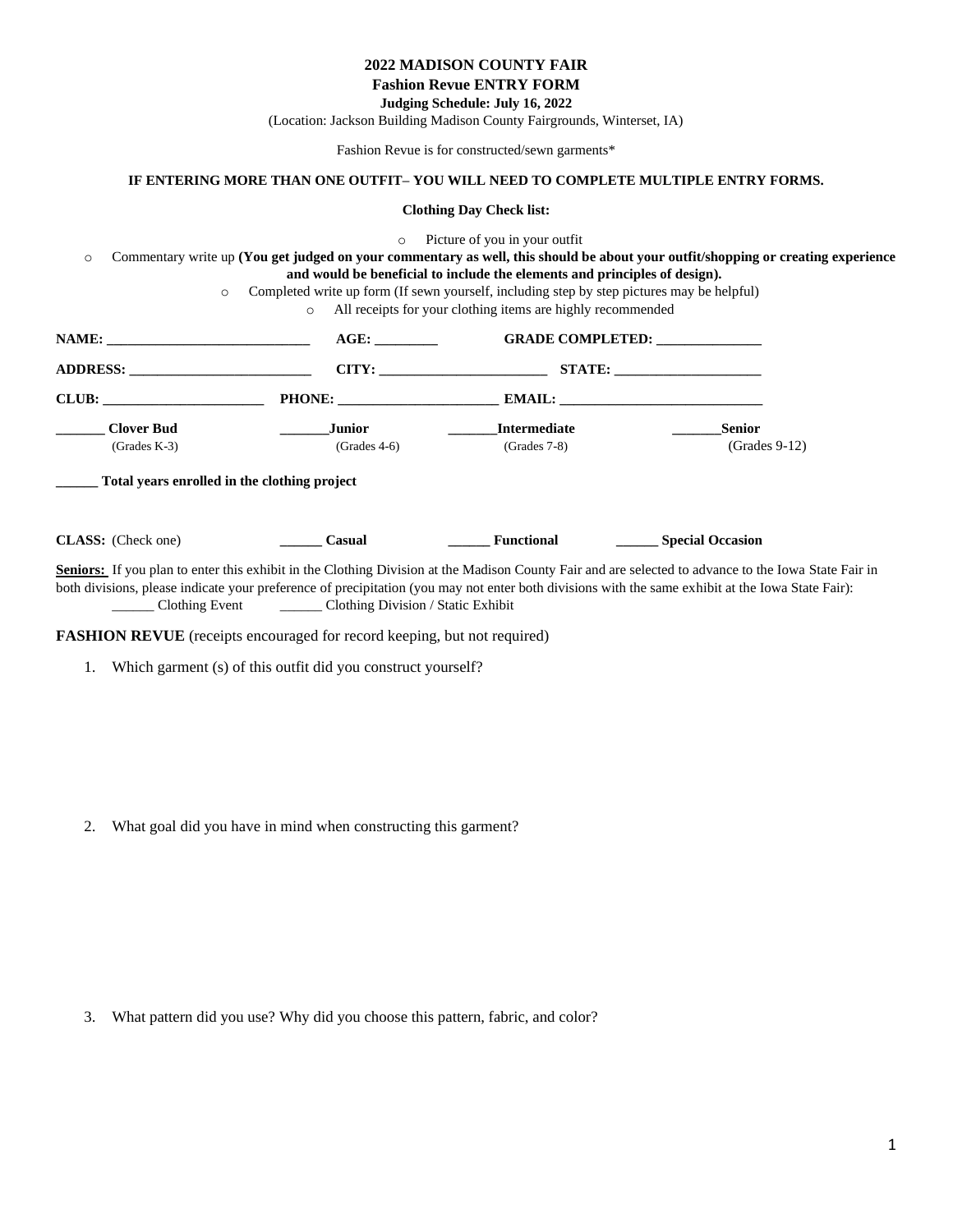| What is the cost of your outfit?<br>4. |
|----------------------------------------|
|----------------------------------------|

| $\tilde{\phantom{a}}$<br>Item | Cost |
|-------------------------------|------|
|                               |      |
|                               |      |
|                               |      |
|                               |      |
|                               |      |
| <b>Total</b>                  |      |

5. If you had the money, what would you purchase to add to this outfit?

6. Did you try any new construction details?

7. When this garment becomes soiled, describe how you will care for i